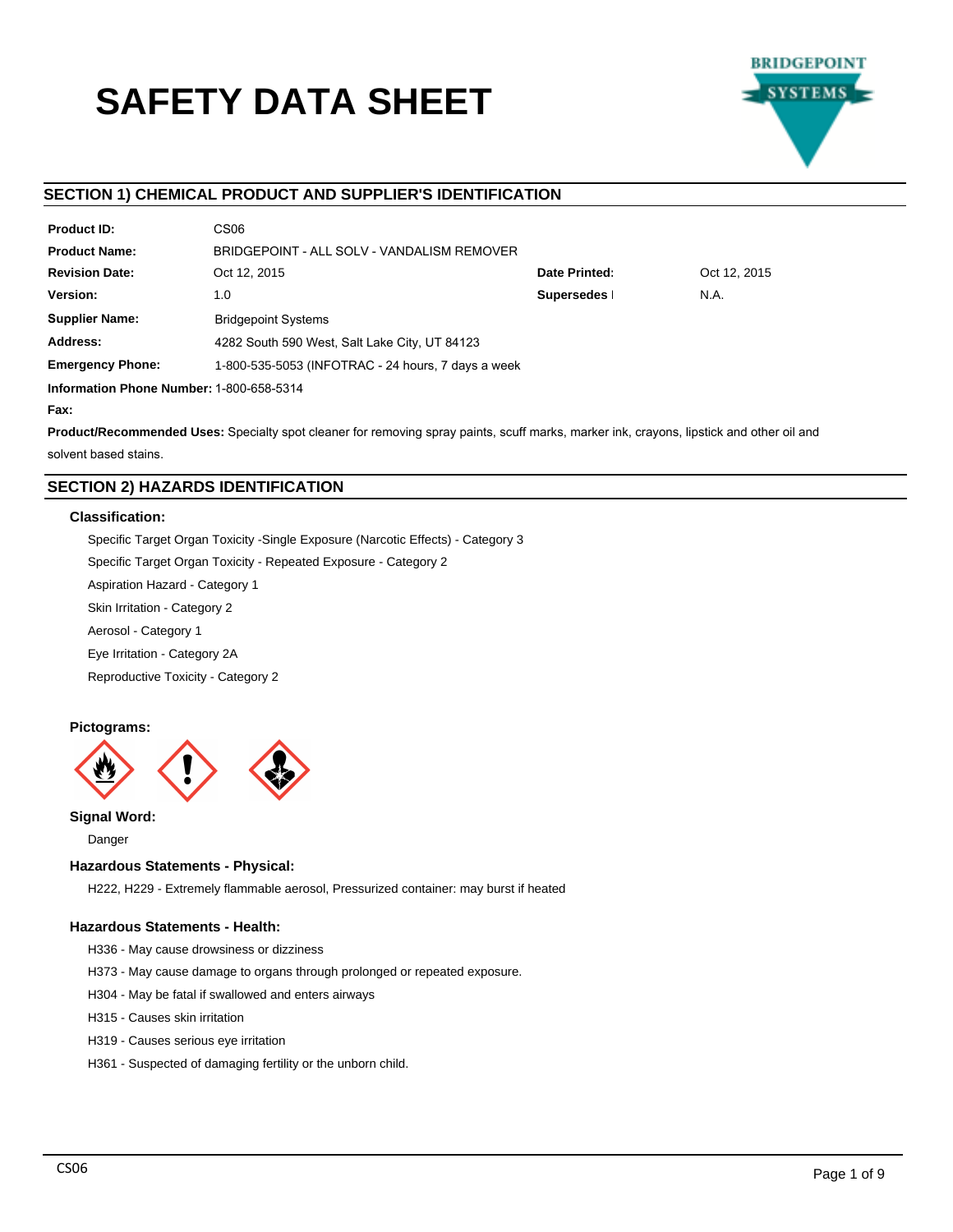# **Precautionary Statements - General:**

P101 - If medical advice is needed, have product container or label at hand.

P102 - Keep out of reach of children.

P103 - Read label before use.

# **Precautionary Statements - Prevention:**

- P261 Avoid breathing dust/fume/gas/mist/vapors/spray.
- P271 Use only outdoors or in a well-ventilated area.
- P264 Wash thoroughly after handling.
- P280 Wear protective gloves/protective clothing/eye protection/face protection.
- P202 Do not handle until all safety precautions have been read and understood.
- P210 Keep away from heat, hot surfaces, sparks, open flames and other ignition sources.

No smoking.

- P211 Do not spray on an open flame or other ignition source.
- P251 Do not pierce or burn, even after use.

# **Precautionary Statements - Response:**

P304 + P340 - IF INHALED: Remove person to fresh air and keep comfortable for breathing.

P314 - Get medical advice/attention if you feel unwell.

- P301 + P310 IF SWALLOWED: Immediately call a POISON CENTER or doctor/physician.
- P331 Do NOT induce vomiting.
- P302 + P352 IF ON SKIN: Wash with plenty of soap and water.

P332 + P313 - If skin irritation occurs: Get medical advice/attention.

P362 + P364 - Take off contaminated clothing and wash it before reuse.

P305 + P351 + P338 - IF IN EYES: Rinse cautiously with water for several minutes. Remove contact lenses, if present and easy to do. Continue rinsing.

- P337 + P313 If eye irritation persists: Get medical advice/attention.
- P308 + P313 IF exposed or concerned: Get medical advice/attention.

# **Precautionary Statements - Storage:**

- P410 Protect from sunlight.
- P403 + P405 Store in a well-ventilated place. Keep cool. Store locked up.

P412 - Do not expose to temperatures exceeding 50°C/122°F.

# **Precautionary Statements - Disposal:**

P501 - Dispose of contents and container in accordance with all local, regional, national and international regulations.

# **Other Information:**

Acute aquatic toxicity - Category 1

- Very toxic to aquatic life

- Keep out of reach of children
- Please see Section 11. Toxicological Information for further information.
- Avoid release to the environment
- Collect spillage
- **SECTION 3) COMPOSITION / INFORMATION ON INGREDIENTS**

| <b>CAS</b>   | Chemical Name  | % By Weight |
|--------------|----------------|-------------|
| 0000067-64-1 | <b>ACETONE</b> | 44% - 75%   |
| 0000074-98-6 | <b>PROPANE</b> | 8% - 21%    |
| 0000108-88-3 | <b>TOLUENE</b> | 8% - 21%    |
| 0001330-20-7 | <b>XYLENE</b>  | 7% - 18%    |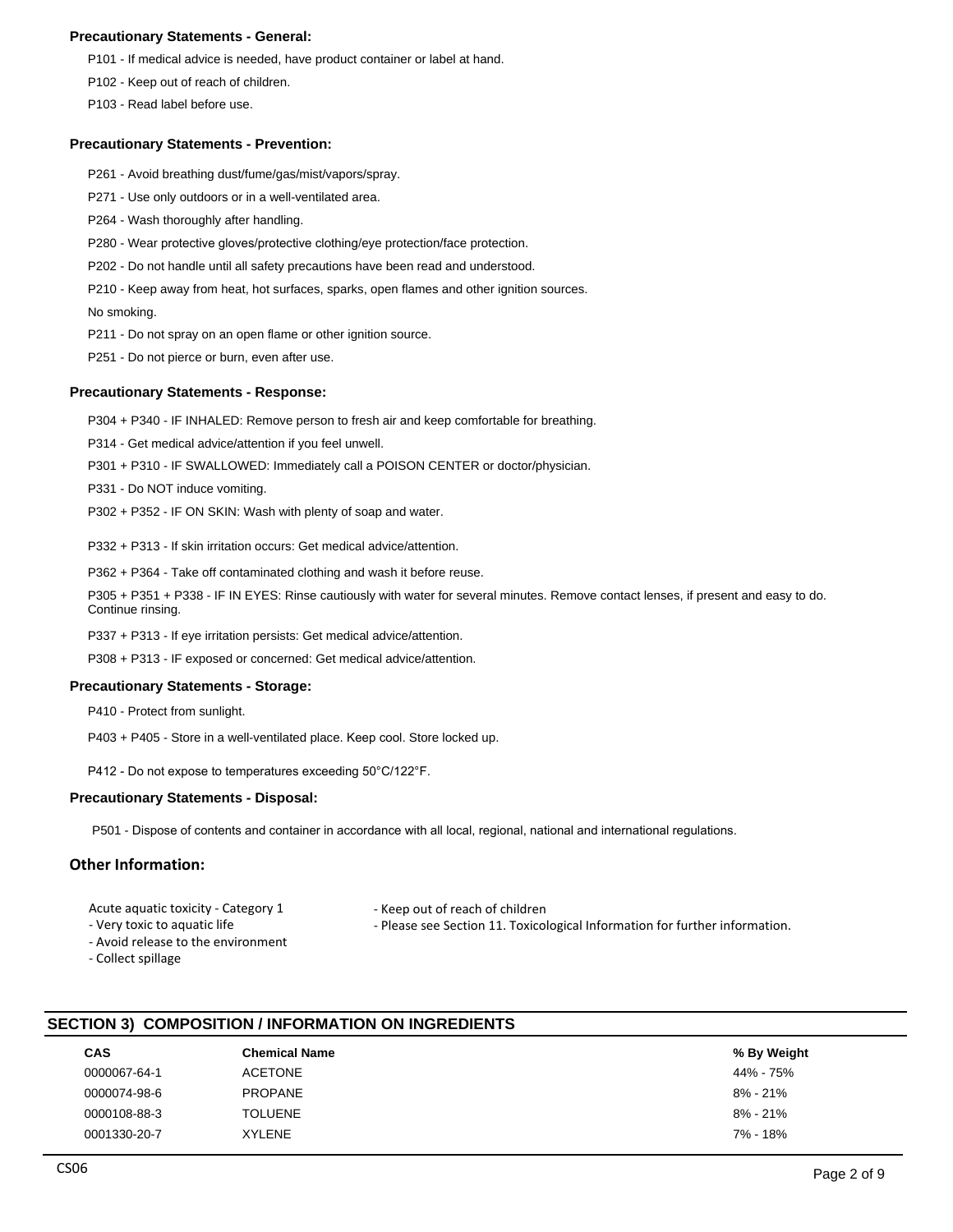# **SECTION 4) FIRST-AID MEASURES**

#### **Inhalation:**

Remove source of exposure or move person to fresh air and keep comfortable for breathing.

If exposed/feel unwell/concerned: Call a POISON CENTER/doctor.

Eliminate all ignition sources if safe to do so.

#### **Eye Contact:**

Remove source of exposure or move person to fresh air. Rinse eyes cautiously with lukewarm, gently flowing water for several minutes, while holding the eyelids open. Remove contact lenses, if present and easy to do. Continue rinsing for a duration of 15-20 minutes. Take care not to rinse contaminated water into the unaffected eye or onto the face. If eye irritation persists: Get medical advice/attention.

#### **Skin Contact:**

Take off immediately all contaminated clothing, shoes and leather goods (e.g. watchbands, belts). Gently blot or brush away excess product. Wash with plenty of lukewarm, gently flowing water for a duration of 15-20 minutes. Call a POISON CENTER/doctor if you feel unwell. Store contaminated clothing under water and wash before reuse or discard.

#### **Ingestion:**

Rinse mouth. Do NOT induce vomiting. Immediately call a POISON CENTER/doctor. If vomiting occurs naturally, lie on your side, in the recovery position.

Never give anything by mouth to an unconscious or convulsing victim. Keep person warm and quiet.

# **SECTION 5) FIRE-FIGHTING MEASURES**

## **Suitable Extinguishing Media:**

Use water, fog, dry chemical, or carbon dioxide.

Carbon dioxide can displace oxygen. Use caution when applying carbon dioxide in confined spaces. Simultaneous use of foam and water on the same surface is to be avoided as water destroys the foam.

#### **Unsuitable Extinguishing Media:**

Water may be ineffective but can be used to cool containers exposed to heat or flame.

#### **Specific Hazards in Case of Fire:**

Contents under pressure. Keep away from ignition sources and open flames. Exposure of containers to extreme heat and flames can cause them to rupture often with violent force.

Aerosol cans may rupture when heated. Heated cans may burst.

In fire, will decompose to carbon dioxide, carbon monoxide

#### **Fire-Fighting Procedures:**

Isolate immediate hazard area and keep unauthorized personnel out. Stop spill/release if it can be done safely. Move undamaged containers from immediate hazard area if it can be done safely. Water spray may be useful in minimizing or dispersing vapors and to protect personnel.

Dispose of fire debris and contaminated extinguishing water in accordance with official regulations.

#### **Special Protective Actions:**

Wear protective pressure self-contained breathing apparatus (SCBA)and full turnout gear.

Care should always be exercised in dust/mist areas.

# **SECTION 6) ACCIDENTAL RELEASE MEASURES**

#### **Emergency Procedure:**

Flammable/combustible material.

ELIMINATE all ignition sources (no smoking, flares, sparks, or flames in immediate area). Stay upwind; keep out of low areas. Immediately turn off or isolate any source of ignition. Keep unnecessary people away; isolate hazard area and deny entry. Do not touch or walk through spilled material. Clean up immediately. Use absorbent sweeping compound to soak up material and put into suitable container for proper disposal.

#### **Recommended Equipment:**

Positive pressure, full-face piece self-contained breathing apparatus(SCBA), or positive pressure supplied air respirator with escape SCBA (NIOSH approved).

#### **Personal Precautions:**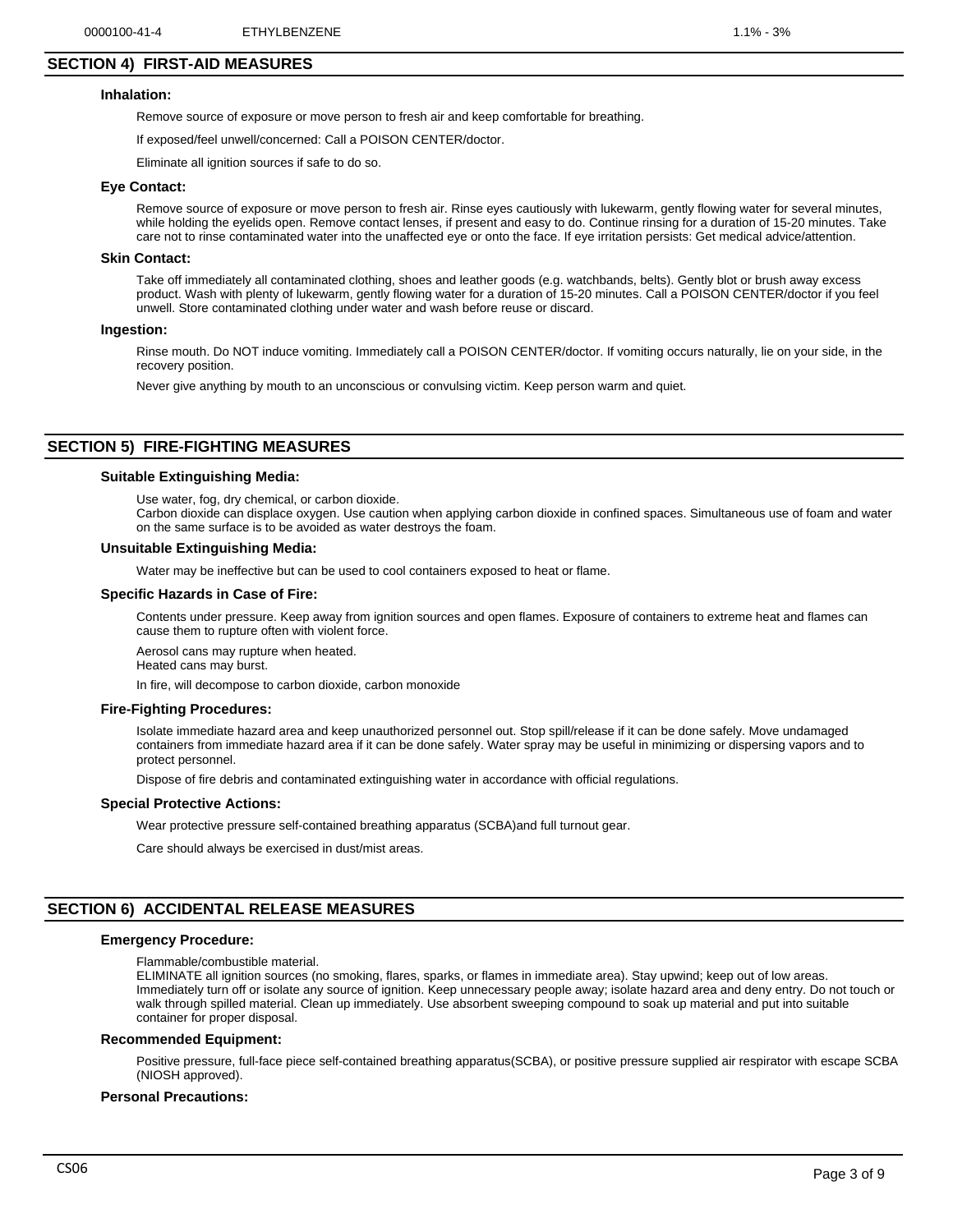ELIMINATE all ignition sources (no smoking, flares, sparks, or flames in immediate area). Use explosion proof equipment. Avoid breathing vapor. Avoid contact with skin, eye or clothing. Do not touch damaged containers or spilled materials unless wearing appropriate protective clothing.

# **Environmental Precautions:**

Stop spill/release if it can be done safely. Prevent spilled material from entering sewers, storm drains, other unauthorized drainage systems and natural waterways by using sand, earth, or other appropriate barriers.

# **SECTION 7) HANDLING AND STORAGE**

# **General:**

For industrial and institutional use only. For use by trained personnel only. Keep away from children. Wash hands after use. Do not get in eyes, on skin or on clothing. Do not breathe vapors or mists. Use good personal hygiene practices. Eating, drinking and smoking in work areas is prohibited. Remove contaminated clothing and protective equipment before entering eating areas. Eyewash stations and showers should be available in areas where this material is used and stored. **Ventilation Requirements:**

Use only with adequate ventilation to control air contaminants to their exposure limits. The use of local ventilation is recommended to control emissions near the source.

#### **Storage Room Requirements:**

Keep container(s) tightly closed and properly labeled. Store in cool, dry, well-ventilated areas away from heat, direct sunlight and incompatibilities. Store in approved containers and protect against physical damage. Keep containers securely sealed when not in use. Indoor storage should meet OSHA standards and appropriate fire codes. Containers that have been opened must be carefully resealed to prevent leakage. Empty container retain residue and may be dangerous.

Do not cut, drill, grind, weld, or perform similar operations on or near containers. Do not pressurize containers to empty them. Ground all structures, transfer containers and equipment to conform to the national electrical code. Use procedures that prevent static electrical sparks. Static electricity may accumulate and create a fire hazard.

Store at temperatures below 120°F.

# **SECTION 8) EXPOSURE CONTROLS, PERSONAL PROTECTION**

# **Eye Protection:**

Chemical goggles, safety glasses with side shields or vented/splash proof goggles. Contact lenses may absorb irritants. Particles may adhere to lenses and cause corneal damage.

#### **Skin Protection:**

Wear gloves, long sleeved shirt, long pants and other protective clothing as required to minimize skin contact.

Use of gloves approved to relevant standards made from the following materials may provide suitable chemical protection: PVC, neoprene or nitrile rubber gloves. Suitability and durability of a glove is dependent on usage, e.g. frequency and duration of contact, chemical resistance of glove material, glove thickness, dexterity. Always seek advice from glove suppliers. Contaminated gloves should be replaced. Chemical-resistant clothing is recommended to avoid prolonged contact. Avoid unnecessary skin contact.

# **Respiratory Protection:**

If engineering controls do not maintain airborne concentrations to a level which is adequate to protect worker, a respiratory protection program that meets or is equivalent to OSHA 29 CFR 1910.134 and ANSI Z88.2 should be followed. Check with respiratory protective equipment suppliers. Where air-filtering respirators are suitable, select an appropriate combination of mask and filter. Select a filter suitable for combined particulate/organic gases and vapors.

When spraying more than one half can continuously or more than one can consecutively, use NIOSH approved respirator.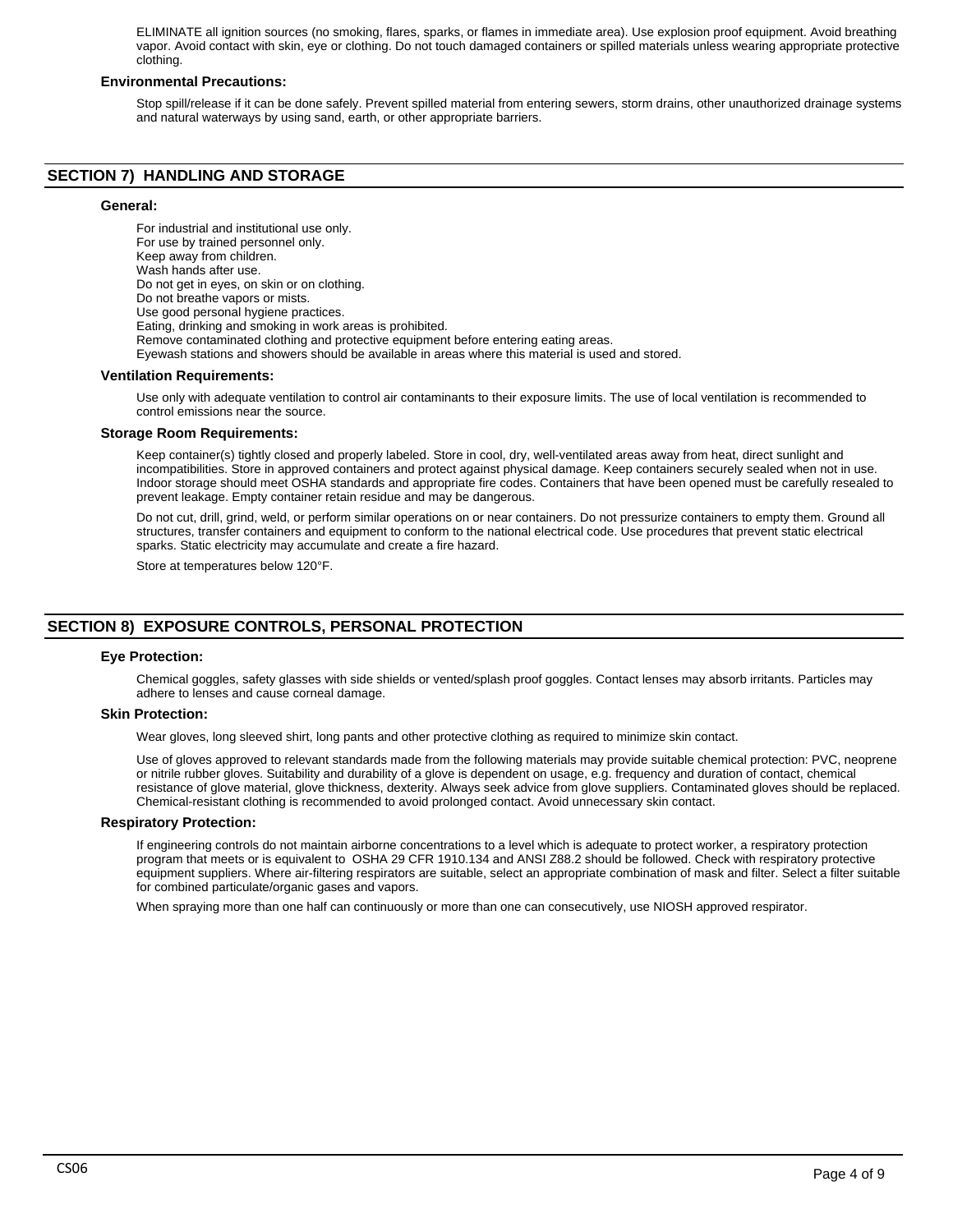| <b>Chemical Name</b> | <b>OSHA</b><br>TWA<br>(ppm) | <b>OSHA</b><br><b>TWA</b><br>(mg/m3) | <b>OSHA</b><br><b>STEL</b><br>(ppm) | <b>OSHA</b><br><b>STEL</b><br>(mg/m3) | <b>OSHA</b><br>Tables (Z1,<br>Z2, Z3 | <b>OSHA</b><br>Carcinogen | <b>OSHA</b><br>Skin<br>designation | <b>NIOSH</b><br><b>TWA</b><br>(ppm) | <b>NIOSH</b><br>TWA<br>(mg/m3) | <b>NIOSH</b><br><b>STEL</b><br>(ppm) | <b>NIOSH</b><br><b>STEL</b><br>(mg/m3) | <b>NIOSH</b><br>Carcinogen |
|----------------------|-----------------------------|--------------------------------------|-------------------------------------|---------------------------------------|--------------------------------------|---------------------------|------------------------------------|-------------------------------------|--------------------------------|--------------------------------------|----------------------------------------|----------------------------|
| <b>ACETONE</b>       | 1000                        | 2400                                 |                                     |                                       |                                      |                           |                                    | 250                                 | 590                            |                                      |                                        |                            |
| <b>ETHYLBENZENE</b>  | 100                         | 435                                  |                                     |                                       |                                      |                           |                                    | 100                                 | 435                            | 125                                  | 545                                    |                            |
| <b>PROPANE</b>       | 1000                        | 1800                                 |                                     |                                       |                                      |                           |                                    | 1000                                | 1800                           |                                      |                                        |                            |
| <b>TOLUENE</b>       | $200 (a)$ /<br>300 ceiling  | 0.2                                  | 500ppm<br>/10 minutes<br>(a)        |                                       | 1,2                                  |                           |                                    | 100                                 | 375                            | 150                                  | 560                                    |                            |
| <b>XYLENE</b>        | 100                         | 435                                  |                                     |                                       |                                      |                           |                                    | 100                                 | 435                            | 150                                  | 655                                    |                            |

| <b>Chemical Name</b> | <b>ACGIH</b><br><b>TWA</b><br>(ppm)                | <b>ACGIH</b><br><b>TWA</b><br>(mg/m3) | <b>ACGIH</b><br><b>STEL</b><br>(ppm) | <b>ACGIH</b><br><b>STEL</b><br>(mg/m3) |
|----------------------|----------------------------------------------------|---------------------------------------|--------------------------------------|----------------------------------------|
| <b>ACETONE</b>       | 500                                                | 1188                                  | 750                                  | 1782                                   |
| <b>ETHYLBENZENE</b>  | 20                                                 |                                       |                                      |                                        |
| <b>PROPANE</b>       | See<br>Appendix<br>F: Minimal<br>Oxygen<br>Content |                                       |                                      |                                        |
| <b>TOLUENE</b>       | 20                                                 | 0.2                                   |                                      |                                        |
| <b>XYLENE</b>        | 100                                                | 434                                   | 150                                  | 651                                    |

# **SECTION 9) PHYSICAL AND CHEMICAL PROPERTIES**

# **Physical and Chemical Properties**

| Density                      | 6.17565 lb/gal         |
|------------------------------|------------------------|
| Density VOC                  | 2.77894 lb/gal         |
| % VOC                        | 44.99830%              |
| <b>VOC Actual</b>            | 2.77894 lb/gal         |
| <b>VOC Actual</b>            | 333.00000 g/l          |
| <b>VOC Regulatory</b>        | 2.77894 lb/gal         |
| <b>VOC Regulatory</b>        | 333.00000 g/l          |
| Appearance                   | N.A.                   |
| <b>Odor Threshold</b>        | N.A.                   |
| <b>Odor Description</b>      | N.A.                   |
| pH                           | N.A.                   |
| <b>Water Solubility</b>      | N.A.                   |
| Flammability                 | Flashpoint below 73 °F |
| Flash Point Symbol           | N.A.                   |
| <b>Flash Point</b>           | N.A.                   |
| Viscosity                    | N.A.                   |
| Lower Explosion Level        | 1                      |
| <b>Upper Explosion Level</b> | 12.8                   |
| Vapor Density                | Slower than ether      |
| <b>Melting Point</b>         | N.A.                   |
| <b>Freezing Point</b>        | N.A.                   |
| Low Boiling Point            | N.A.                   |
| High Boiling Point           | N.A.                   |
| Decomposition Pt             | N.A.                   |
|                              |                        |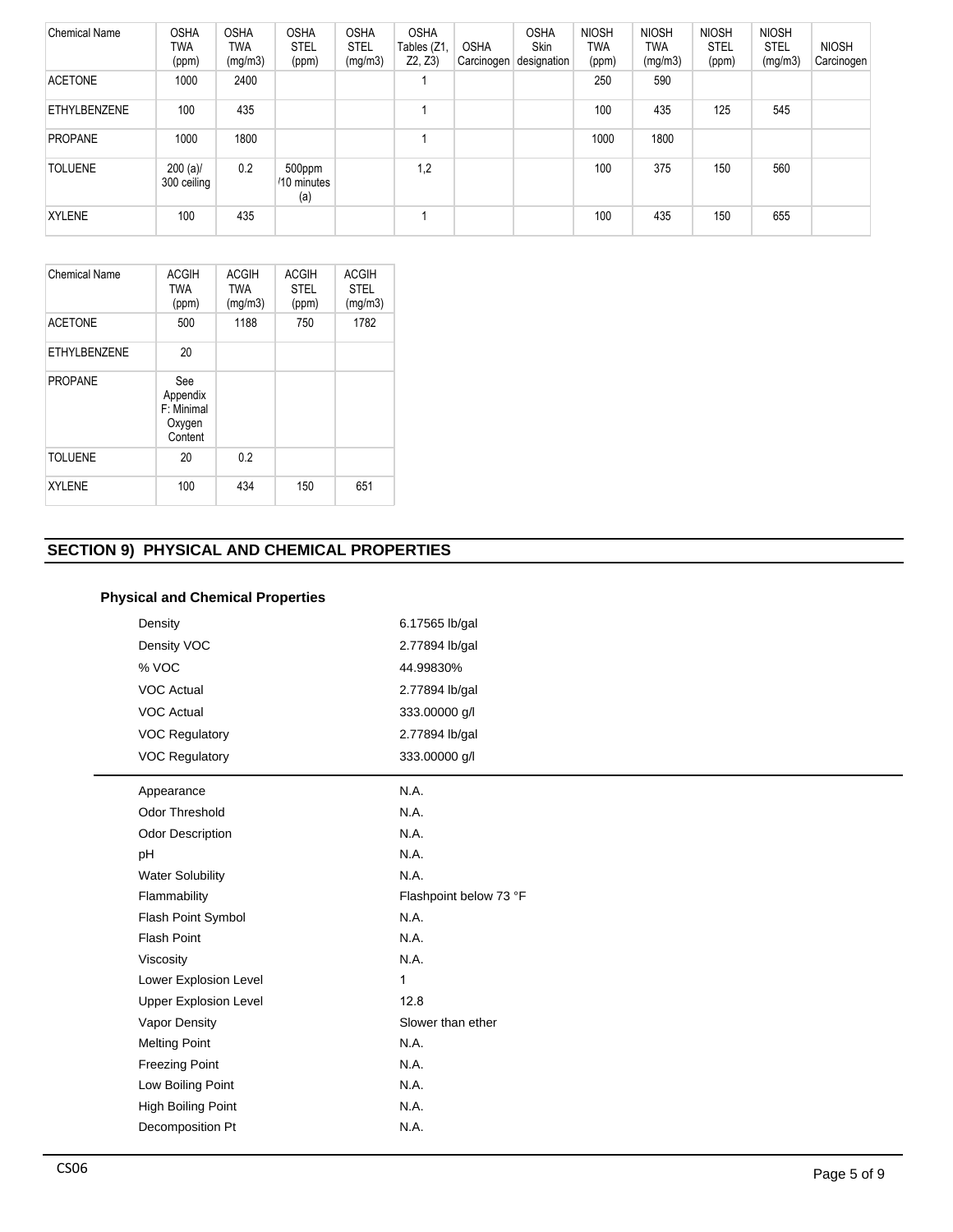# **SECTION 10) STABILITY AND REACTIVITY**

# **Stability:**

Stable.

# **Conditions to Avoid:**

High temperatures.

# **Incompatible Materials:**

None known.

# **Hazardous Reactions/Polymerization:**

Will not occur.

# **Hazardous Decomposition Products:**

In fire, will decompose to carbon dioxide, carbon monoxide.

# **SECTION 11) TOXICOLOGICAL INFORMATION**

# **Skin Corrosion/Irritation:**

Overexposure will cause defatting of skin.

Causes skin irritation

# **Serious Eye Damage/Irritation:**

Overexposure will cause redness and burning sensation.

Causes serious eye irritation

# **Carcinogenicity:**

No data available

# **Germ Cell Mutagenicity:**

No data available

# **Reproductive Toxicity:**

Suspected of damaging fertility or the unborn child.

# **Respiratory/Skin Sensitization:**

No data available

# **Specific Target Organ Toxicity - Single Exposure:**

May cause drowsiness or dizziness

# **Specific Target Organ Toxicity - Repeated Exposure:**

May cause damage to organs through prolonged or repeated exposure.

# **Aspiration Hazard:**

May be fatal if swallowed and enters airways

# **Acute Toxicity:**

Inhalation: effect of overexposure include irritation of respiratory tract, headache, dizziness, nausea, and loss of coordination. Extreme overexposure may result in unconsciousness and possibly death.

0000100-41-4 ETHYLBENZENE

LC50 (inhalation, rat): 4000 ppm; 4-hour exposure (3)

LD50 (oral, rat): 3.5 g/kg (1,3,5,10) LD50 (oral, rat): 4.72 g/kg (3,5,7,8) LD50 (dermal, rabbit): 17.8 g/kg (11)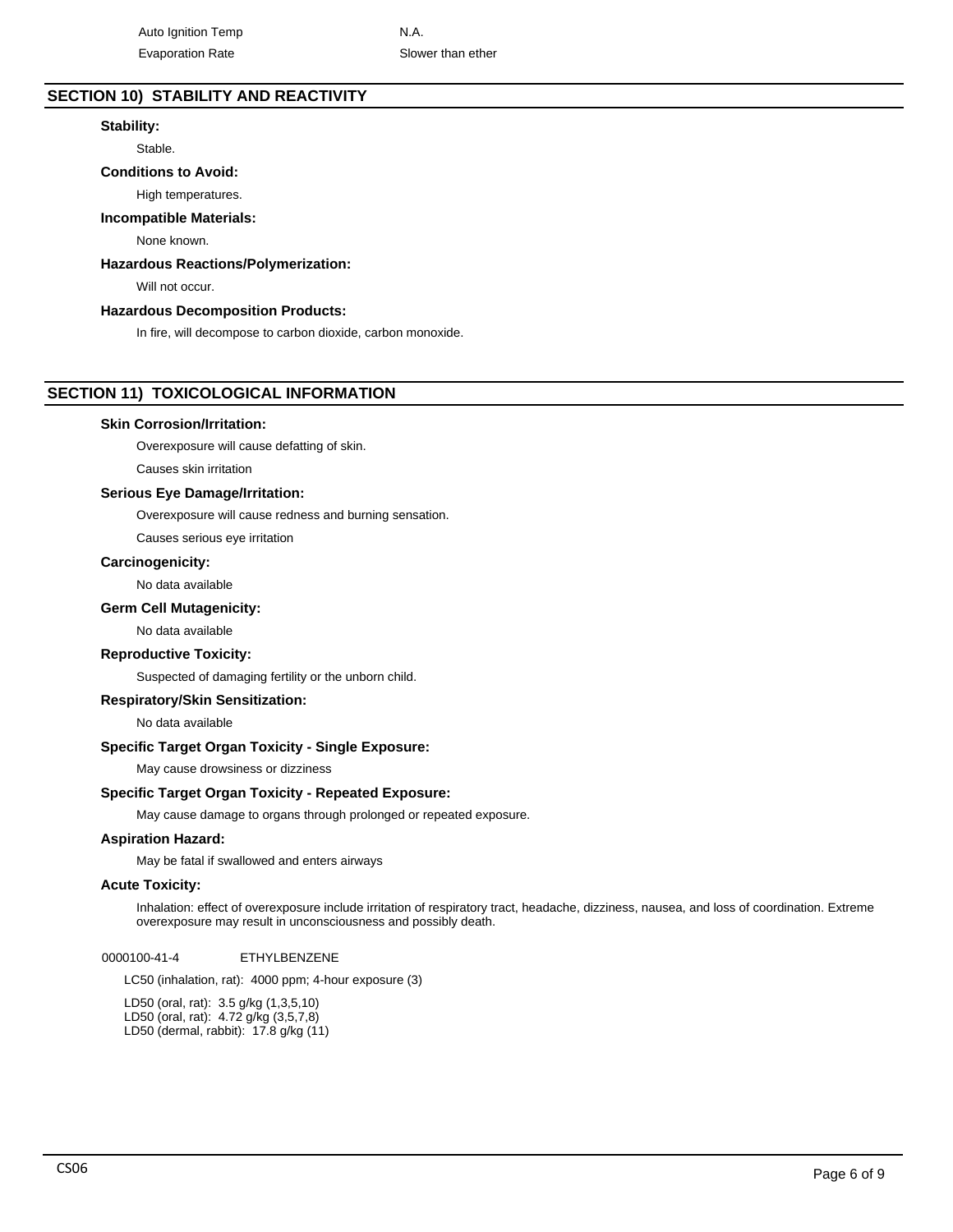#### 0001330-20-7 XYLENE

LC50 (rat): 6350 ppm (4-hour exposure) (unspecified isomers and ethylbenzene) (1)LC50 (rat): 6700 ppm (4-hour exposure) (65% m -xylene, 7.6% o-xylene, 7.8% p-xylene, 19.3% ethylbenzene) (2) ethylbenzene) (1)

LC50 (rat): 6700 ppm (4-hour exposure) (65% m-xylene, 7.6% o-xylene, 7.8% p-xylene, 19.3% ethylbenzene)(2)

LD50 (oral, rat): 5400 mg/kg (52% m-, 19% o-, 24% p-) (1)LD50 (oral, female mouse): 5251 mg/kg (60.2% m-, 9.1% o-, 14.6% p-, 17.0% ethylbenzene) (4)

LD50 (oral, male mouse): 5627 mg/kg (60.2% m-, 9.1% o-, 14.6% p-, 17.0% ethylbenzene) (4)

LD50 (dermal, rabbit): 12180 mg/kg (m-xylene); greater than 1700 mg/kg (mixed xylenes - undefined composition) (3)

LD50 (oral, female mouse): 5251 mg/kg (60.2% m-, 9.1% o-, 14.6% p-, 17.0% ethylbenzene) (4)

LD50 (oral, male mouse): 5627 mg/kg (60.2% m-, 9.1% o-, 14.6% p-, 17.0% ethylbenzene) (4)

LD50 (dermal, rabbit): 12180 mg/kg (m-xylene); greater than 1700 mg/kg (mixed xylenes - undefined composition) (3)

# 0000108-88-3 TOLUENE

LC50 (rat): 8800 ppm (4-hour exposure) (2)

LC50 (rat): 6000 ppm (6-hour exposure) (3)

LD50 (oral, rat): 2600 to 7500 mg/kg (3,5,11,17)

LD50 (oral, neonatal rat): less than 870 mg/kg (3)

LD50 (dermal, rabbit): 12,225 mg/kg (reported as 14.1 ml/kg) (1)

0000067-64-1 ACETONE

LC50 (male rat): 30000 ppm (4-hour exposure); cited as 71000 mg/m3 (4-hour exposure) (29) LC50 (male mouse): 18600 ppm (4-hour exposure); cited as 44000 mg/m3 (4-hour exposure) (29)

LD50 (oral, female rat): 5800 mg/kg (24) LD50 (oral, mature rat): 6700 mg/kg (cited as 8.5 mL/kg) (31) LD50 (oral, newborn rat): 1750 mg/kg (cited as 2.2 mL/kg) (31) LD50 (oral, mouse): 3000 mg/kg (32,unconfirmed) LD50 (dermal, rabbit): Greater than 16000 mg/kg cited as 20 mL/kg) (30)

# **Potential Health Effects - Miscellaneous**

0000067-64-1 ACETONE

The following medical conditions may be aggravated by exposure: lung disease, eye disorders, skin disorders. Overexposure may cause damage to any of the following organs/systems: blood, central nervous system, eyes, kidneys, liver, respiratory system, skin.

0000100-41-4 ETHYLBENZENE

Is an IARC, NTP or OSHA carcinogen. Increased susceptibility to the effects of this material may be observed in people with preexisting disease of any of the following: central nervous system, kidneys, liver, lungs. Recurrent overexposure may result in liver and kidney injury. Studies in laboratory animals have shown reproductive, embryotoxic and developmental effects. WARNING: This chemical is known to the State of California to cause cancer.

0000108-88-3 TOLUENE

Increased susceptibility to the effects of this material may be observed in people with preexisting disease of any of the following: central nervous system, kidneys, liver, respiratory system, skin. Can be absorbed through the skin in harmful amounts. Recurrent overexposure may result in liver and kidney injury. High airborne levels have produced irregular heart beats in animals and occasional palpitations in humans. Rats exposed to very high airborne levels have exhibited high frequency hearing deficits. The significance of this to man is unknown. WARNING: This chemical is known to the State of California to cause birth defects or other reproductive harm.

0001330-20-7 XYLENE

Increased susceptibility to the effects of this material may be observed in people with preexisting disease of any of the following: bone marrow, cardiovascular system, central nervous system, kidneys, liver, lungs. Recurrent overexposure may result in liver and kidney injury. High exposures may produce irregular heart beats. Canada classifies Xylene as a developmental toxin as high exposures to xylenes in some animal studies have been reported to cause health effects on the developing fetus/embryo. These effects were often at levels toxic to the adult animal. The significance of these effects to humans is not known. Repeated or prolonged skin contact may cause any of the following: irritation, dryness, cracking of the skin.

#### **Chronic Exposure**

0000100-41-4 ETHYLBENZENE

CARCINOGENIC EFFECTS: Ethyl Benzene has been listed by IARC as Group 2B, Possibly Carcinogenic to Humans.

TERATOGENIC EFFECTS: Ethyl Benzene has been Classified as POSSIBLE for humans.

0000108-88-3 TOLUENE

TERATOGENIC EFFECTS:Toluene has been Classified as POSSIBLE for humans.

0001330-20-7 XYLENE

Xylene in high concentrations has caused embryotoxic effects in laboratory animals.

High exposure to Xylenes in some animal studies have been reported to cause health effects on the developing embryo/fetus.

# **SECTION 12) ECOLOGICAL INFORMATION**

# **Toxicity:**

No data available.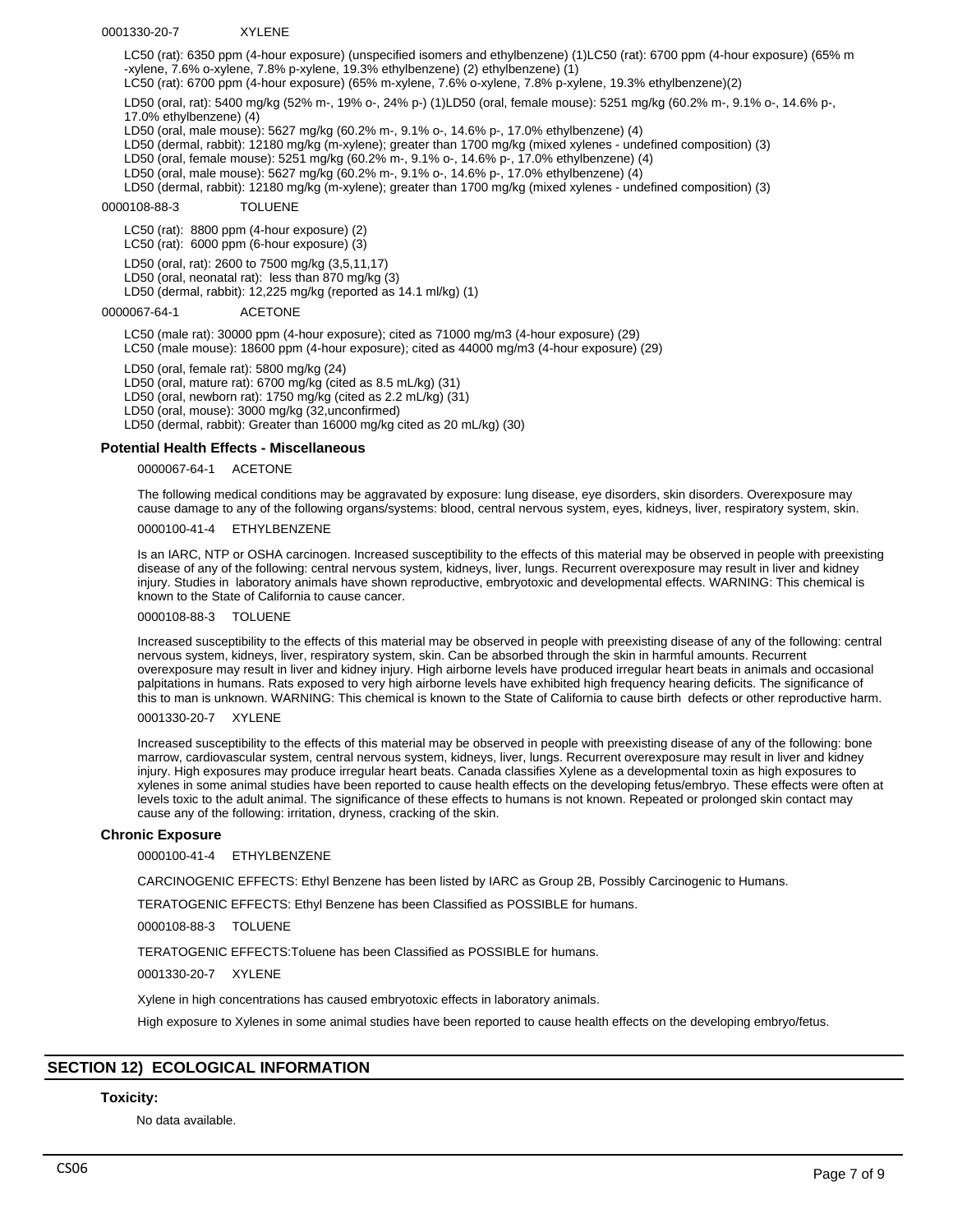Very toxic to aquatic life

#### **Persistence and Degradability:**

No data available.

# **Bio-Accumulative Potential:**

No data available.

# **Mobility in Soil:**

No data available.

# **Other Adverse Effects:**

No data available.

# **Bio-accumulative Potential**

0000067-64-1 ACETONE

Does not bioaccumulate

# **Persistence and Degradability**

0000067-64-1 ACETONE

91% readily biodegradable, Method: OECD Test Guideline 301B

# **SECTION 13) DISPOSAL CONSIDERATIONS**

# **Water Disposal:**

Under RCRA, it is the responsibility of the user of the product, to determine a the time of disposal whether the product meets RCRA criteria for hazardous waste. Waste management should be in full compliance with federal, state, and local laws.

Empty containers retain product residue which may exhibit hazards of material, therefore do not pressurize, cut, glaze, weld or use for any other purposes. Return drums to reclamation centers for proper cleaning and reuse.

# **SECTION 14) TRANSPORT INFORMATION**

# **U.S. DOT Information:**

Consumer Commodity, ORM-D

# **IMDG Information:**

UN1950, AEROSOLS, 2.1, LTD QTY

Special Provisions: 63, 190, 2077, 327, 344, 959

# **IATA Information:**

Not recommended for air transportation.

# **SECTION 15) REGULATORY INFORMATION**

| CAS          | Chemical Name  | % By Weight | <b>Requlation List</b>                                                                                                  |
|--------------|----------------|-------------|-------------------------------------------------------------------------------------------------------------------------|
| 0000067-64-1 | <b>ACFTONE</b> |             | 44% - 75% CERCLA, SARA312, TSCA, RCRA, ACGIH, OSHA                                                                      |
| 0000074-98-6 | <b>PROPANE</b> |             | 8% - 21% SARA312, VOC TSCA, ACGIH, OSHA                                                                                 |
| 0000108-88-3 | <b>TOLUENE</b> |             | 8% - 21% CERCLA, HAPS, SARA312, SARA313, VOC, TSCA, RCRA, OH_TOX, ACGIH, CA_Prop65 - California<br>Proposition 65, OSHA |
| 0001330-20-7 | <b>XYLENE</b>  |             | 7% - 18% CERCLA, HAPS, SARA312, SARA313, VOC, TSCA, RCRA, ACGIH, OSHA                                                   |
| 0000100-41-4 | FTHYL BENZENE  |             | 1.1% - 3% CERCLA, HAPS, SARA312, SARA313, VOC, TSCA, ACGIH, CA_Prop65 - California Proposition 65, OSHA                 |

# **SECTION 16) OTHER INFORMATION**

# **Glossary:**

\* There are points of differences between OSHA GHS and UN GHS. In 90% of the categories, they can be used interchangeably, but for the Skin Corrosion/Irritant Category and the Specific Target Organ Toxicity (Single and Repeated Exposure) Categories. In these cases, our system will say UN GHS.